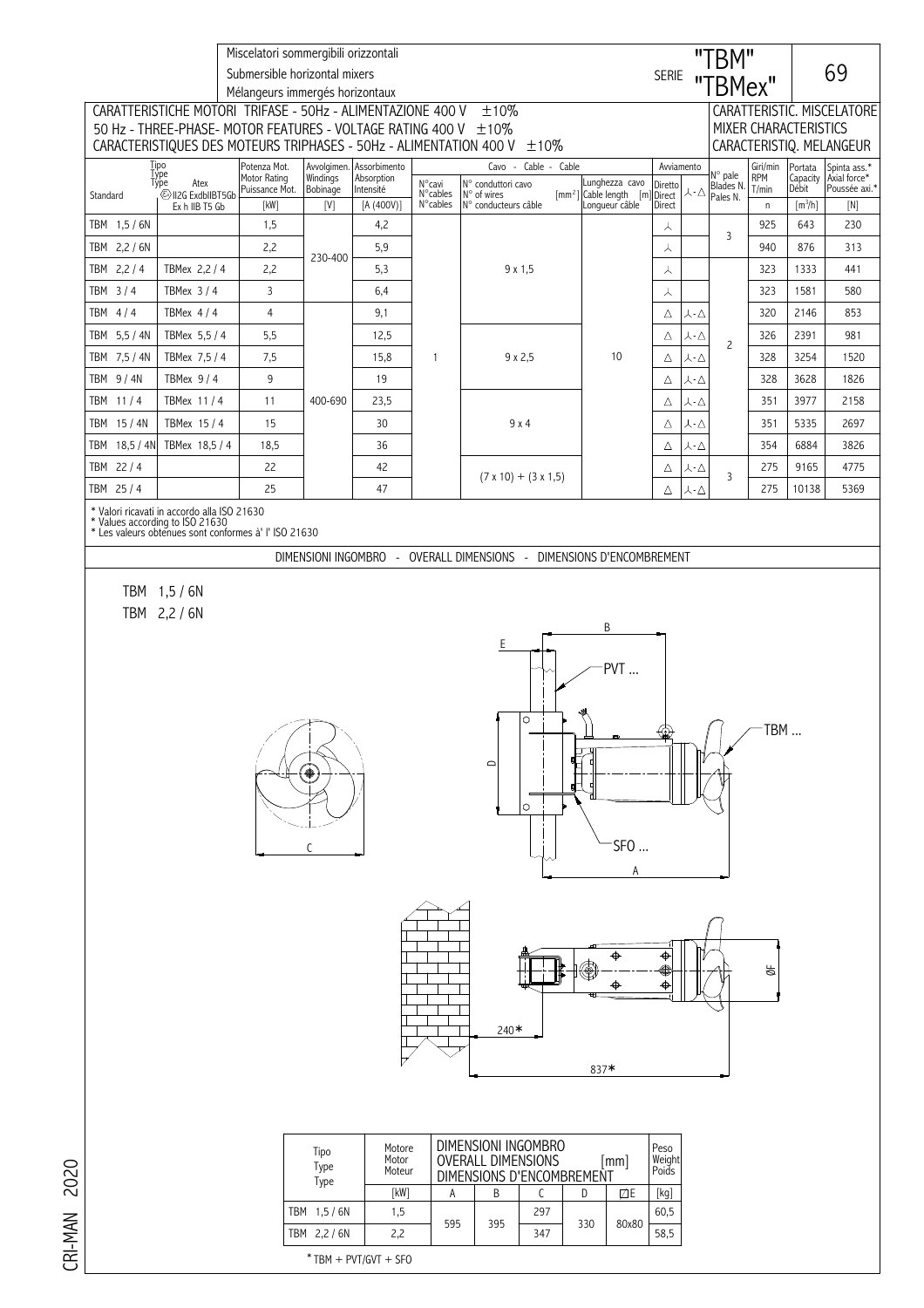| DIMENSIONI INGOMBRO - OVERALL DIMENSIONS - DIMENSIONS D'ENCOMBREMENT<br>TBM 5,5 / 4N<br>TBM 11/4<br>TBM 22 / 4<br>TBMex 11 / 4<br>TBM 25 / 4<br>TBMex 5,5 / 4<br>TBM 7,5 / 4N<br>TBM 15 / 4N<br>TBMex 7,5 / 4<br>TBMex 15 / 4<br>TBM 18,5 / 4N<br>TBM 9 / 4N<br>В<br>TBMex 9/4<br>TBMex 18,5 / 4<br>PVT<br>TBM<br>$\circ$<br>$\qquad \qquad \Box$<br>©<br>$\circ$<br>SFO<br>А                                                                                                                                                                                                                                                                                                                                               | $\bullet$<br>$\circ$<br>$\frac{1}{2}$<br>ങ<br>♦<br>оħ<br>$\circ$<br>$G*$<br>$H^*$<br>DIMENSIONI INGOMBRO<br>Peso<br>Motore<br>Tipo<br>Weight<br>Poids<br><b>OVERALL DIMENSIONS</b><br>Motor<br>[mm]<br>Type<br>Moteur<br>DIMENSIONS D'ENCOMBREMENT |                                         | Miscelatori sommergibili orizzontali<br>Submersible horizontal mixers<br>Mélangeurs immergés horizontaux |  |  |  |  | "TBM"<br>SERIE "TBMex" | 70 |
|-----------------------------------------------------------------------------------------------------------------------------------------------------------------------------------------------------------------------------------------------------------------------------------------------------------------------------------------------------------------------------------------------------------------------------------------------------------------------------------------------------------------------------------------------------------------------------------------------------------------------------------------------------------------------------------------------------------------------------|----------------------------------------------------------------------------------------------------------------------------------------------------------------------------------------------------------------------------------------------------|-----------------------------------------|----------------------------------------------------------------------------------------------------------|--|--|--|--|------------------------|----|
|                                                                                                                                                                                                                                                                                                                                                                                                                                                                                                                                                                                                                                                                                                                             |                                                                                                                                                                                                                                                    | TBM 2,2 / 4<br>TBMex 2,2 / 4<br>TBM 3/4 |                                                                                                          |  |  |  |  |                        |    |
|                                                                                                                                                                                                                                                                                                                                                                                                                                                                                                                                                                                                                                                                                                                             |                                                                                                                                                                                                                                                    | TBMex 3/4<br>TBM 4/4<br>TBMex 4/4       |                                                                                                          |  |  |  |  |                        |    |
|                                                                                                                                                                                                                                                                                                                                                                                                                                                                                                                                                                                                                                                                                                                             |                                                                                                                                                                                                                                                    |                                         |                                                                                                          |  |  |  |  |                        |    |
| [kW]<br>$[kg] % \begin{center} % \includegraphics[width=\linewidth]{imagesSupplemental_3.png} % \end{center} % \caption { % \textit{DefNet} of the \textit{DefNet} dataset. % Note that the \textit{DefNet} and \textit{DefNet} dataset. % Note that the \textit{DefNet} and \textit{DefNet} dataset. % Note that the \textit{DefNet} and \textit{DefNet} dataset. % Note that the \textit{DefNet} and \textit{DefNet} dataset. % Note that the \textit{DefNet} and \textit{DefNet} dataset. % Note that the \textit{DefNet} and \textit{DefNet} dataset. % Note that the \textit{DefNet} and \textit{DefNet} dataset. % Note that the \textit{DefNet} and \textit{DefNet$<br>F<br>$G^*$<br>$H^*$<br>B<br>D<br>ØЕ<br>C<br>Α |                                                                                                                                                                                                                                                    |                                         | Type                                                                                                     |  |  |  |  |                        |    |
| 197<br>TBM 2,2 / 4<br>77<br>2,2<br>810<br>445<br>1050<br>235                                                                                                                                                                                                                                                                                                                                                                                                                                                                                                                                                                                                                                                                |                                                                                                                                                                                                                                                    |                                         |                                                                                                          |  |  |  |  |                        |    |
| 79<br>TBMex 2,2 / 4<br>197<br>TBM 3/4<br>79<br>3<br>816<br>395<br>330<br>80x80<br>240<br>1056<br>460                                                                                                                                                                                                                                                                                                                                                                                                                                                                                                                                                                                                                        |                                                                                                                                                                                                                                                    |                                         |                                                                                                          |  |  |  |  |                        |    |
| 235<br>81<br>TBMex $3/4$<br>197<br>TBM 4/4<br>81<br>515<br>1068<br>4<br>828                                                                                                                                                                                                                                                                                                                                                                                                                                                                                                                                                                                                                                                 |                                                                                                                                                                                                                                                    |                                         |                                                                                                          |  |  |  |  |                        |    |
| 235<br>83<br>TBMex $4/4$<br>TBM 5,5 / 4N<br>115<br>5,5<br>888<br>535<br>1138                                                                                                                                                                                                                                                                                                                                                                                                                                                                                                                                                                                                                                                |                                                                                                                                                                                                                                                    |                                         |                                                                                                          |  |  |  |  |                        |    |
| TBMex 5,5 / 4<br>118<br>121,5<br>TBM 7,5 / 4N<br>7,5<br>445<br>999<br>585<br>450<br>264<br>1149                                                                                                                                                                                                                                                                                                                                                                                                                                                                                                                                                                                                                             |                                                                                                                                                                                                                                                    |                                         |                                                                                                          |  |  |  |  |                        |    |
| TBMex 7,5 / 4<br>124,5<br>TBM 9/4N<br>127<br>9<br>917<br>595<br>1157                                                                                                                                                                                                                                                                                                                                                                                                                                                                                                                                                                                                                                                        |                                                                                                                                                                                                                                                    |                                         |                                                                                                          |  |  |  |  |                        |    |
| TBMex $9/4$<br>130<br>250<br>100x100<br>TBM 11/4<br>185<br>600                                                                                                                                                                                                                                                                                                                                                                                                                                                                                                                                                                                                                                                              |                                                                                                                                                                                                                                                    |                                         |                                                                                                          |  |  |  |  |                        |    |
| 11<br>1015<br>1265<br>TBMex 11/4<br>189<br>TBM 15/4N<br>199                                                                                                                                                                                                                                                                                                                                                                                                                                                                                                                                                                                                                                                                 |                                                                                                                                                                                                                                                    |                                         |                                                                                                          |  |  |  |  |                        |    |
| 550<br>15<br>1030<br>505<br>720<br>1280<br>310<br>TBMex 15/4<br>203<br>TBM 18,5 / 4N<br>204                                                                                                                                                                                                                                                                                                                                                                                                                                                                                                                                                                                                                                 |                                                                                                                                                                                                                                                    |                                         |                                                                                                          |  |  |  |  |                        |    |
| 18,5<br>1037<br>780<br>1287<br>TBMex 18,5 / 4<br>208                                                                                                                                                                                                                                                                                                                                                                                                                                                                                                                                                                                                                                                                        |                                                                                                                                                                                                                                                    |                                         |                                                                                                          |  |  |  |  |                        |    |
| TBM 22/4<br>22<br>1351<br>930<br>1631<br>317<br>725<br>150x150<br>650<br>334<br>280<br>25<br>1647                                                                                                                                                                                                                                                                                                                                                                                                                                                                                                                                                                                                                           |                                                                                                                                                                                                                                                    |                                         |                                                                                                          |  |  |  |  |                        |    |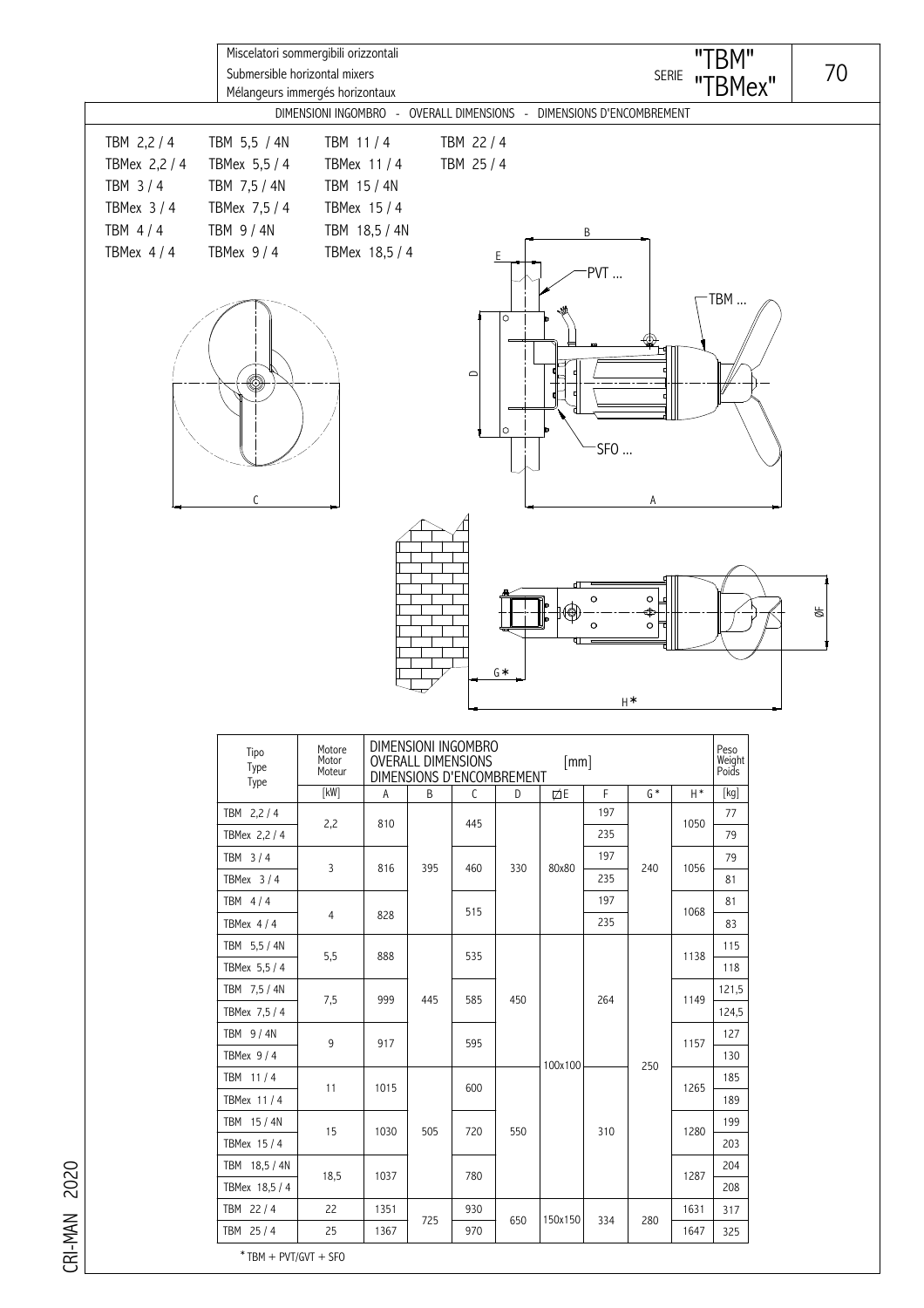

CRI-MAN 2020 CRI-MAN 2020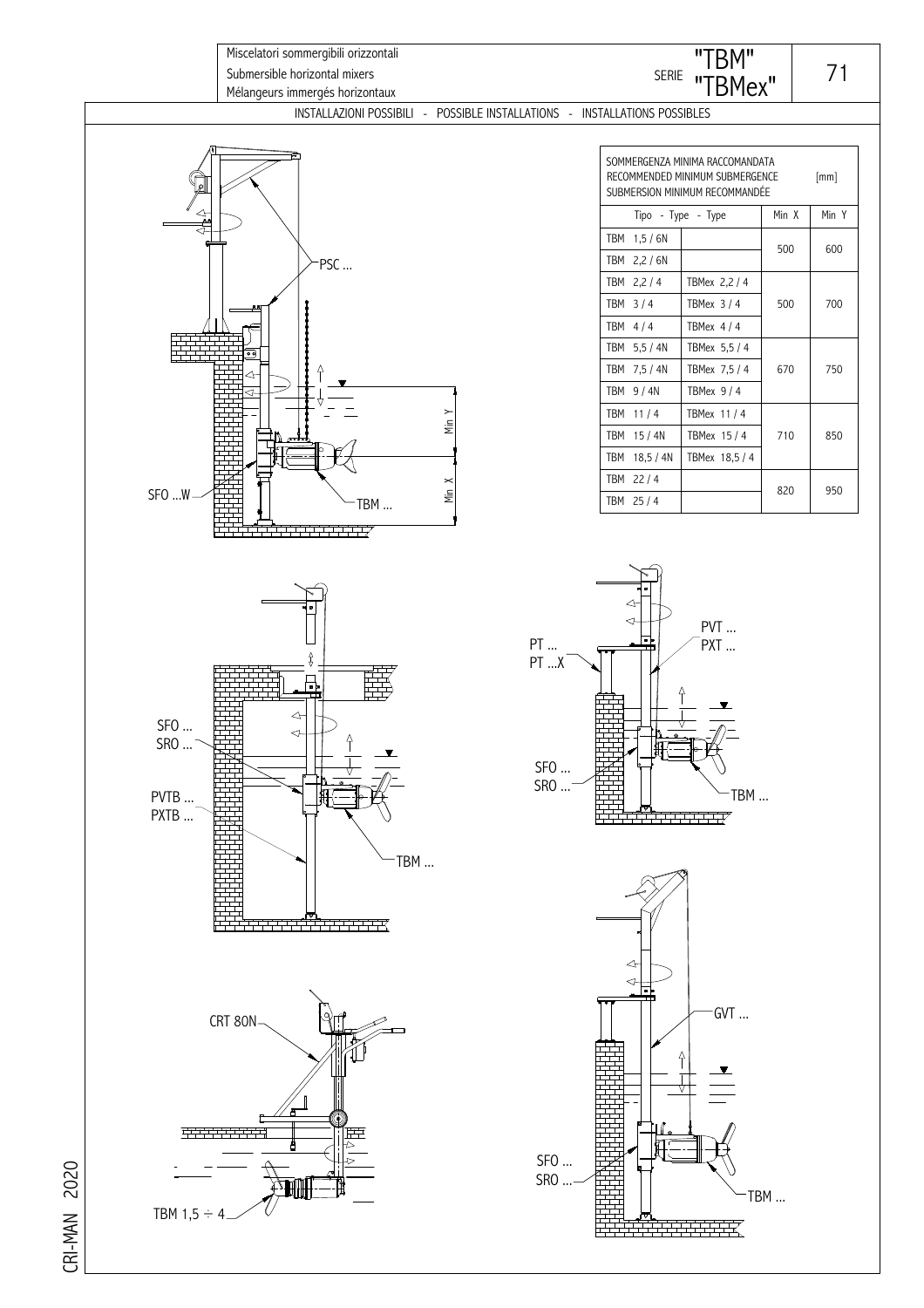

GVT… / KIT PVT… = Attrezzature con arganello zincato - Equipment with galvanized winch - Equipement avec treuil galvanisé<br>KIT PXT… = Attrezzature in acciaio inox - Stainless steel equipment - Équipement en a